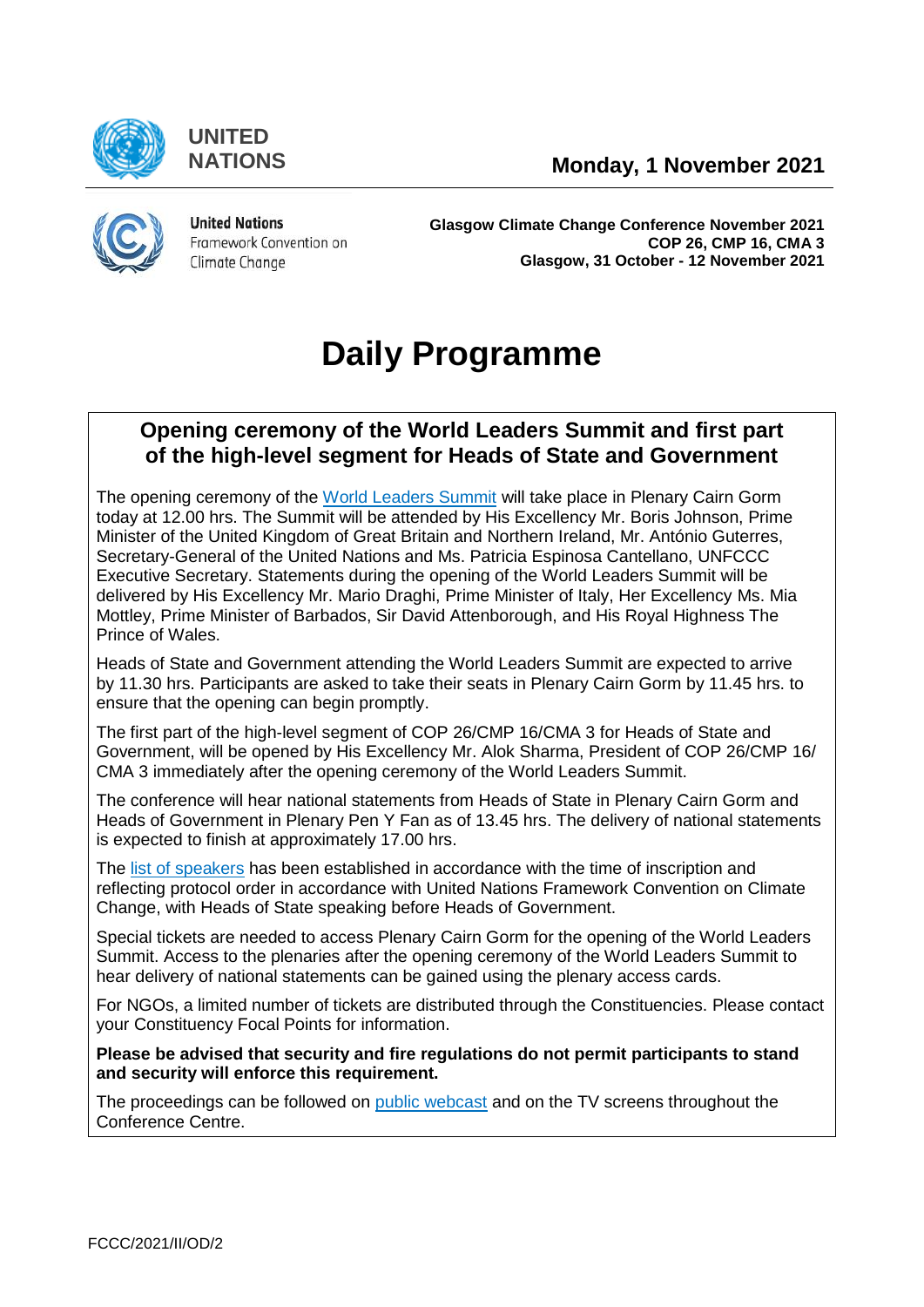### **[Meetings of the Convention and the Protocol Bodies](https://grandreserva.unfccc.int/grandreserva/public/schedule?time=2021-11-01&conference_id=80&meeting_type=&body=3,4,5,6,7,10&webcast=0)**

**[Conference of the Parties \(COP\)](https://grandreserva.unfccc.int/grandreserva/public/schedule?time=2021-11-01&conference_id=80&meeting_type=&body=4&webcast=0) [Conference of the Parties serving as the meeting of the Parties to the Kyoto Protocol \(CMP\)](https://grandreserva.unfccc.int/grandreserva/public/schedule?time=2021-11-01&conference_id=80&meeting_type=&body=3&webcast=0) [Conference of the Parties serving as the meeting of the Parties to the Paris Agreement \(CMA\)](https://grandreserva.unfccc.int/grandreserva/public/schedule?time=2021-11-01&conference_id=80&meeting_type=&body=10&webcast=0) [Subsidiary Body for Scientific and Technological Advice \(SBSTA\)](https://grandreserva.unfccc.int/grandreserva/public/schedule?time=2021-11-01&conference_id=80&meeting_type=&body=6&webcast=0) [Subsidiary Body for Implementation \(SBI\)](https://grandreserva.unfccc.int/grandreserva/public/schedule?time=2021-11-01&conference_id=80&meeting_type=&body=5&webcast=0) [Subsidiary Bodies \(SB\)](https://grandreserva.unfccc.int/grandreserva/public/schedule?time=2021-11-01&conference_id=80&meeting_type=&body=7&webcast=0)**

**Open Meetings Closed Meetings**

**[Special meetings and events](#page-2-0) [Special meeting and events](#page-2-1)**

# **Ensuring transparent and inclusive access to negotiation rooms by all Parties and, where applicable, observers in compliance with COVID-19 measures**

The secretariat refers to the COP 26 UN Climate Change Conference and would like to indicate that as highlighted on the **UNFCCC COP 26 website**, a comprehensive set of COVID-19 mitigation measures is being implemented at the conference premises to make the conference as safe as possible for all participants.

With reference to the message sent on 29 October 2021, whereby a ticketing system had been proposed, we have received feedback from Parties and in consultation with the UK Presidency, the ticketing system has been put on hold.

The secretariat has made all efforts and examined all options to find an alternative solution that will provide access to the meeting rooms to all Parties, as well as making sure that observers have seats in the rooms where applicable.

After re-assessing room capacity, the secretariat has come up with an initial measure for Monday, 1 November 2021 which consists on the **participation of only one delegate per Party for each meeting room**. We appeal to your understanding and flexibility to allow this measure to be tested in consideration of these exceptional circumstances.

For the virtually connected rooms with a two-way communication system, there will be the possibility for additional participants to attend the meeting from the parallel room, in which at least one representative from each NGO constituency will have a seat.

For those participants wishing to follow any of the meetings, they will be able to do so through the [virtual platform.](https://cop26platform.unfccc.int/cop26/auth) Help desk and ICT staff will be available to access the platform.

Based on the feedback from this arrangement on Monday 1 November as described above, the secretariat will assess the necessity to further enhance and adapt this approach.

The secretariat is committed to keep the integrity of the process and ensure inclusivity and safety of the participants in the context of the COVID-19 pandemic.

Please note that demands of the negotiation process might necessitate changes to this meetings schedule. For real-time information on all meetings, please consult the [COP26 Platform](https://unfccc.int/cop26/virtual) and the [CCTV.](https://grandreserva.unfccc.int/grandreserva/public/schedule)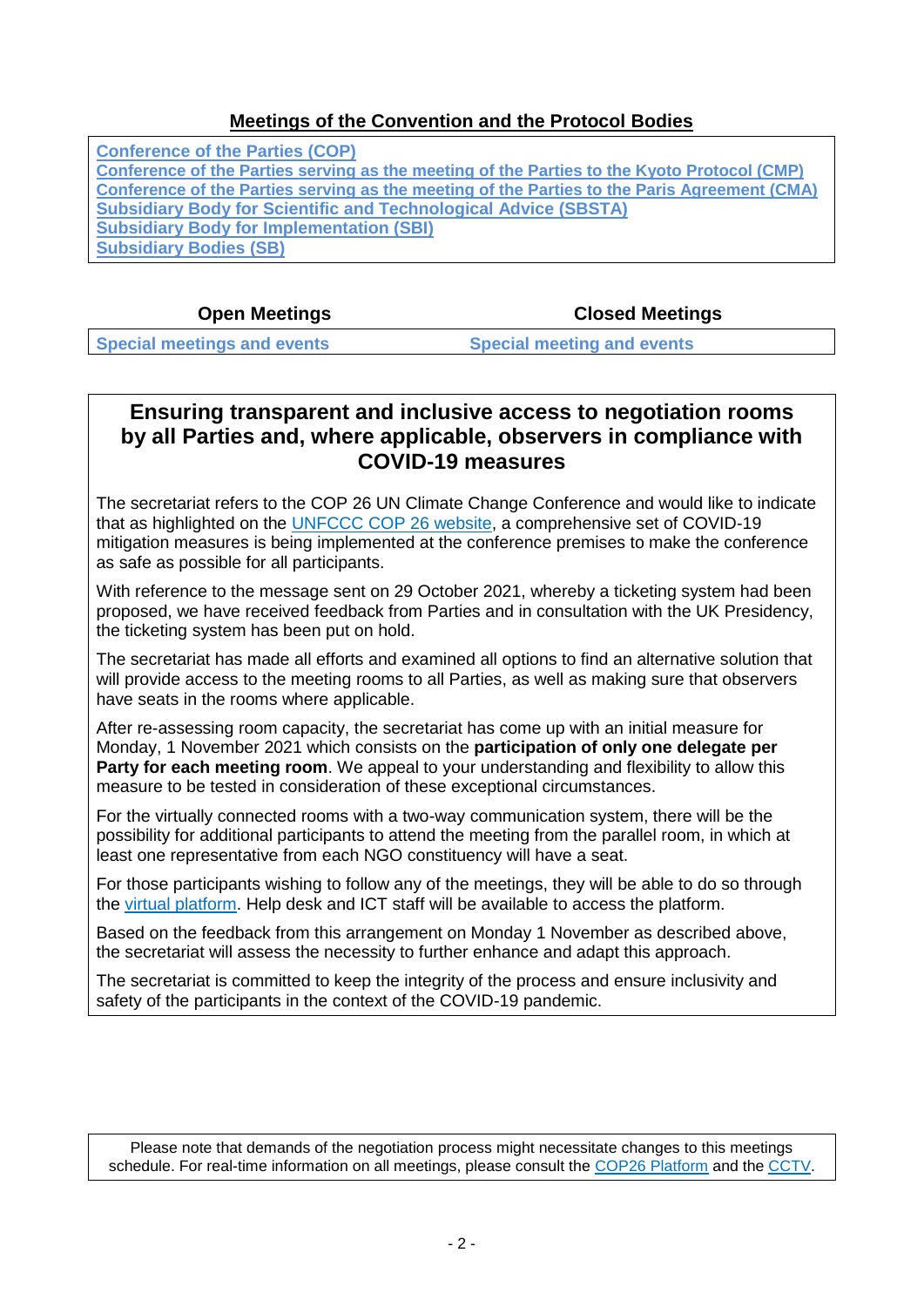# **Open Meetings**

# <span id="page-2-0"></span>**Special meetings and events**

13.15 – 14.45 Virtual poster Q&A session for Second meeting of the Structured Room Virtual Poster Expert Dialogue under the Second Periodic Review (Part 1) Gallery

For further information on the event, please click [here.](https://unfccc.int/event/second-meeting-of-the-structured-expert-dialogue-of-the-second-periodic-review)

15.30 – 18.30 Second meeting of the Structured Expert Dialogue of the Side Event Room<br>Second Periodic Review (Part 1) Strangford Lough Second Periodic Review (Part 1)

For further information on the event, please click [here.](https://unfccc.int/event/second-meeting-of-the-structured-expert-dialogue-of-the-second-periodic-review)

# **Closed Meetings**

# <span id="page-2-1"></span>**Special meetings and events**

10.00 – 13.00 In-session workshop on the role of National Gender and Climate Side Event Room Change Focal Points (Day 1) Change Focal Points (Day 1)

For further information on the event, please click [here.](https://unfccc.int/topics/gender/events-meetings/gender-day-other-events-at-cops/gender-women-at-cop-26#in-session-workshop-on-the-role-of-ngccfps)

14.30 – 16.30 Action and solidarity – The critical decade Meeting Room 3

# **Forthcoming Meetings and Events**

# **Special meetings and events**

#### **Tuesday, 2 November 2021**

| $10.00 - 13.00$                                          | In-session workshop on the role of National Gender and Climate<br>Change Focal Points (Day 2)                                | Side Event Room<br>Loch Lomond        |
|----------------------------------------------------------|------------------------------------------------------------------------------------------------------------------------------|---------------------------------------|
| For further information on the event, please click here. |                                                                                                                              |                                       |
|                                                          |                                                                                                                              |                                       |
| $13.15 - 14.45$                                          | Virtual poster Q&A session for Second meeting of the Structured<br>Expert Dialogue under the Second Periodic Review (Part 2) | <b>Room Virtual Poster</b><br>Gallery |
| For further information on the event, please click here. |                                                                                                                              |                                       |
|                                                          |                                                                                                                              |                                       |
| $15.00 - 18.00$                                          | Second meeting of the Structured Expert Dialogue of the<br>Second Periodic Review (Part 2)                                   | Side Event Room<br>Strangford Lough   |
|                                                          | For further information on the event, please click here.                                                                     |                                       |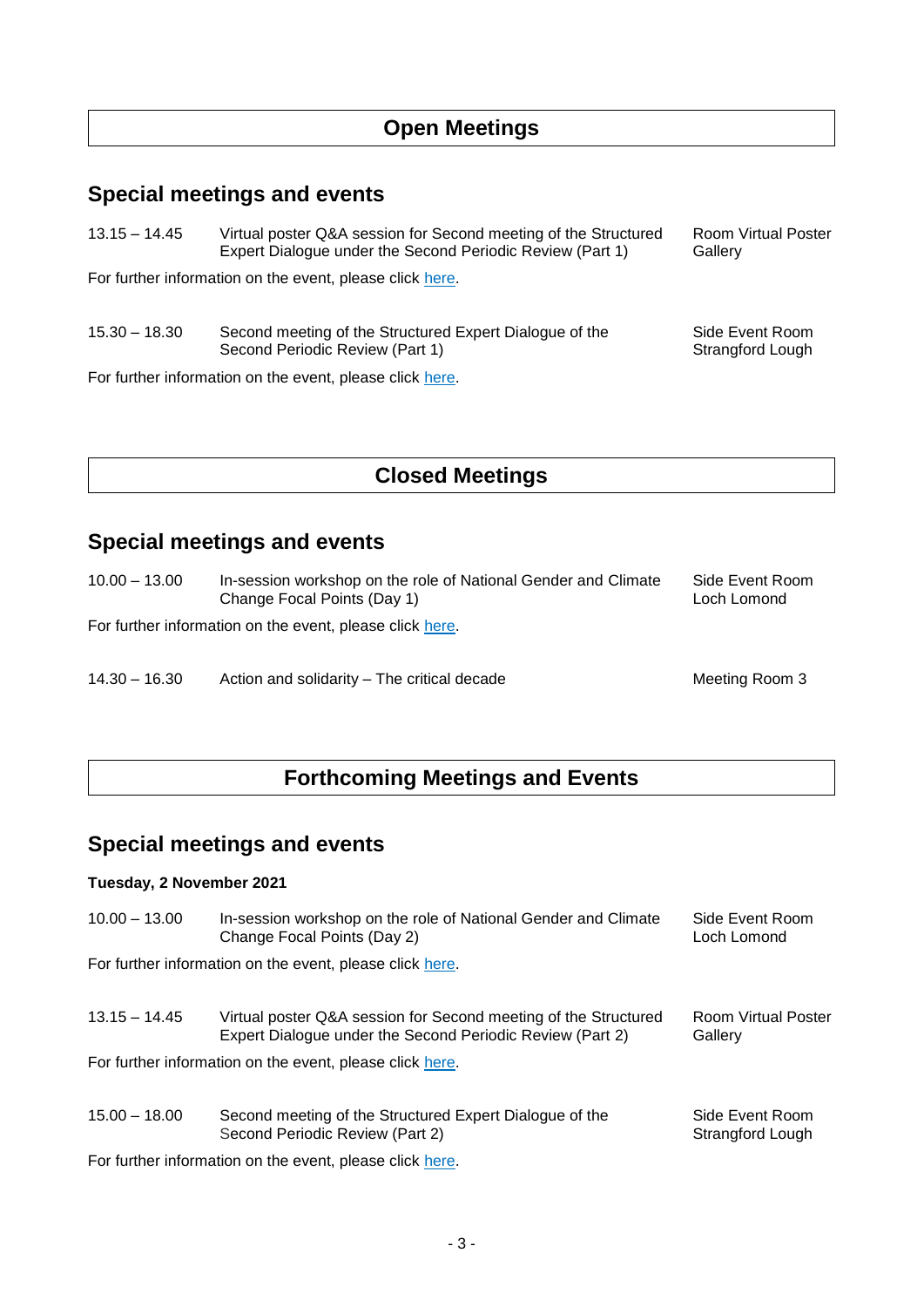#### **Wednesday, 3 November 2021**

18.00 – 20.45 14th Focal Point Forum of the Nairobi Work Programme on Room tbc Biodiversity and Climate Change Adaptation

For further information on the event, please click [here.](https://unfccc.int/event/FPF14-NWP-biodiversity-adaptation)

## **Announcements**

#### **Interludes celebrating action and ambition**

At relevant intervals during the World Leaders Summit, leading voices – across business, finance, and civil society – will address participants to celebrate and showcase action and ambition across all three pillars of the Paris Agreement.

#### **Audio and video recordings**

Please note that audio and video recordings by Party or observer organization delegations during open and closed official meetings is **not** permitted. The secretariat provides full audio and video recordings for all official open plenary meetings in audio format and webcast on the Internet. All webcast recordings are available on the [UNFCCC's website.](https://unfccc-cop26.streamworld.de/live)

#### **The Green Zone**

Please consult the COP 26 [Host Country website](https://ukcop26.org/) for any information on the [Green Zone.](https://ukcop26.org/the-conference/green-zone-programme-of-events/)

#### **COP 26 Hygiene kit and travel passes**

All conference participants are invited to retrieve their COP 26 Hygiene kit and travel passes at the Information Desk in Zone B. They will be distributed daily from 08.00 to 19.00 hrs. With the reusable water bottle also offered, participants can freely get water from all water dispensers on the conference venue.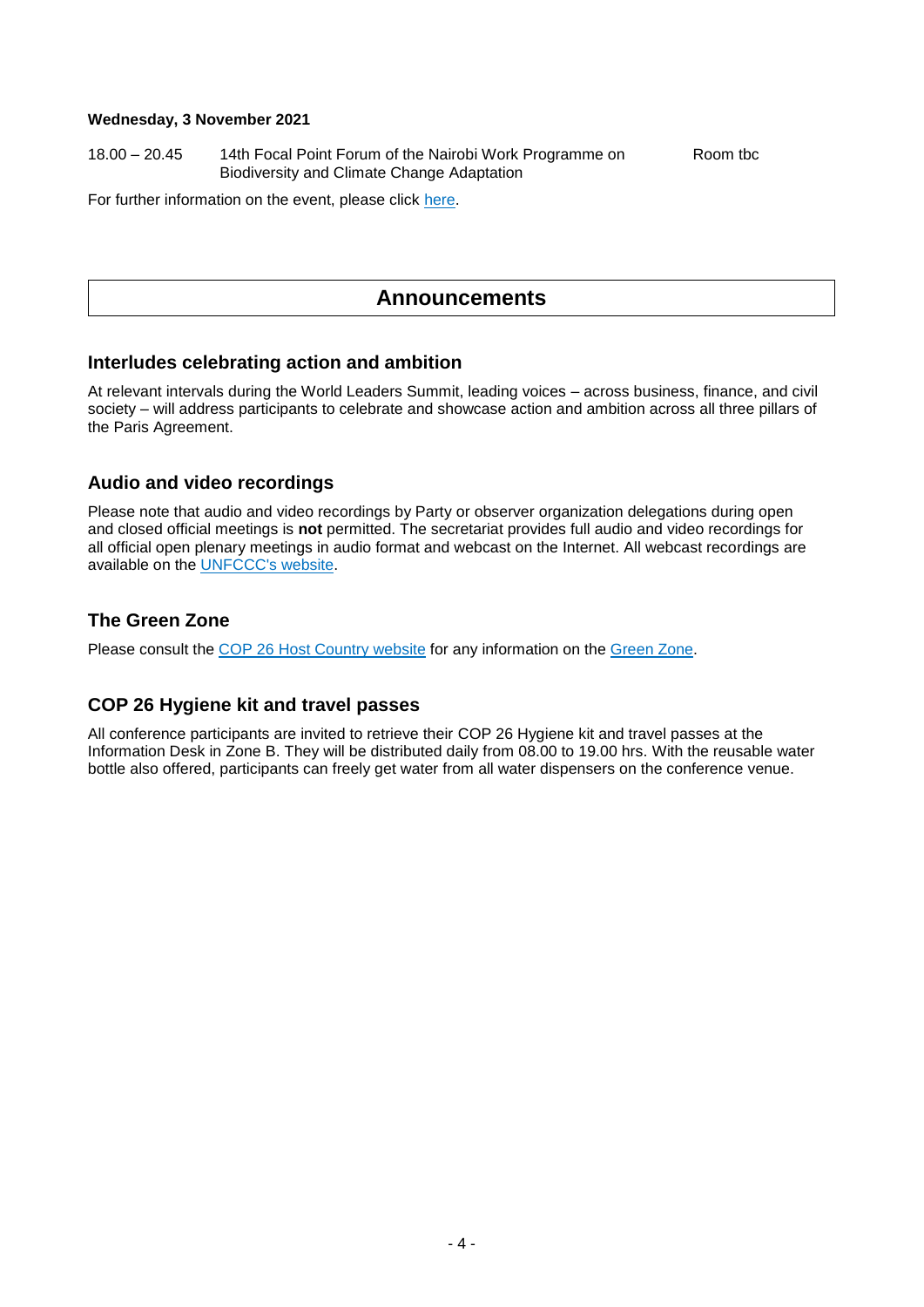# **Useful Information**

#### **Election of officers of bodies under the Convention and the Protocol**

Please consult the [UNFCCC elections website](https://unfccc.int/process-and-meetings/bodies/the-big-picture/election-and-membership) for latest information on election procedures and daily updates of election nominations and election results.

#### **Press briefings**

The live daily schedule of press briefings is available [here.](https://unfccc.int/calendar) Please consult the [COP26 Platform](https://unfccc.int/cop26/virtual) and the [CCTV](https://grandreserva.unfccc.int/grandreserva/public/schedule) for changes or updates.

#### **List of participants**

The provisional list of registered participants is available electronically on the UNFCCC website on the first day of the conference. National focal points and designated focal points should make corrections using the [Online Registration System \(ORS\)](https://eur01.safelinks.protection.outlook.com/?url=https%3A%2F%2Fonlinereg.unfccc.int%2F&data=04%7C01%7CASchunke%40unfccc.int%7C4c501aba60d145a5a06208d99c85541d%7C2a6c12ad406a4f33b686f78ff5822208%7C0%7C0%7C637712918716371568%7CUnknown%7CTWFpbGZsb3d8eyJWIjoiMC4wLjAwMDAiLCJQIjoiV2luMzIiLCJBTiI6Ik1haWwiLCJXVCI6Mn0%3D%7C1000&sdata=12ex3uauiw0u7YTXppfrJFI5ECKJ%2FRhWjs7s67LuDoI%3D&reserved=0) by noon CET on Wednesday, 10 November 2021, at the latest.

#### **List of speakers for the high-level segment**

The list of speakers for the high-level segment can be found [here.](https://unfccc.int/sites/default/files/resource/COP26_List_of_speakers_1st_part_HLS_0.pdf)

#### **Information for COP 26 participants**

Comprehensive information for participants is available on the [Information for COP 26 participants \(A-Z\)](https://unfccc.int/cop26/participants-a-z) web page.

#### **Free Wireless Internet**

Please connect to network "PlugNPlay" to access free wireless internet on the conference premises. Kindly report any issues to staff wearing blue vests with "IT SUPPORT STAFF" printed on the back or visit the nearest IT Support Desk around the area.

#### **COVID-19 measures**

Comprehensive information on COVID-19 measures is available on the [Information for COP 26 participants](https://unfccc.int/cop26/participants-a-z#eq-14)   $(A-Z)$  web page.

#### **Medical and Security emergencies**

First aid and emergency medical services are available from 31 October to 12 November, opening hours from 7.00 to 23.00 hrs. (Clinic in Zone F is open 24/7).

First aid rooms are located in Zone B, Zone C, Zone D, Zone F and Zone G and are marked with a white cross in a green circle.

For other emergencies, please approach United Nations Security staff (wearing either a United Nations uniform or an armband), contact the Information Desk in Zone B, or call:

#### **United Nations Security Control Centre (24/7):**

+44 204 568 2787 (landline) or +44 773 101 7613 (mobile)

In case of emergency outside the conference venue, please call the following UK emergency number: 999.